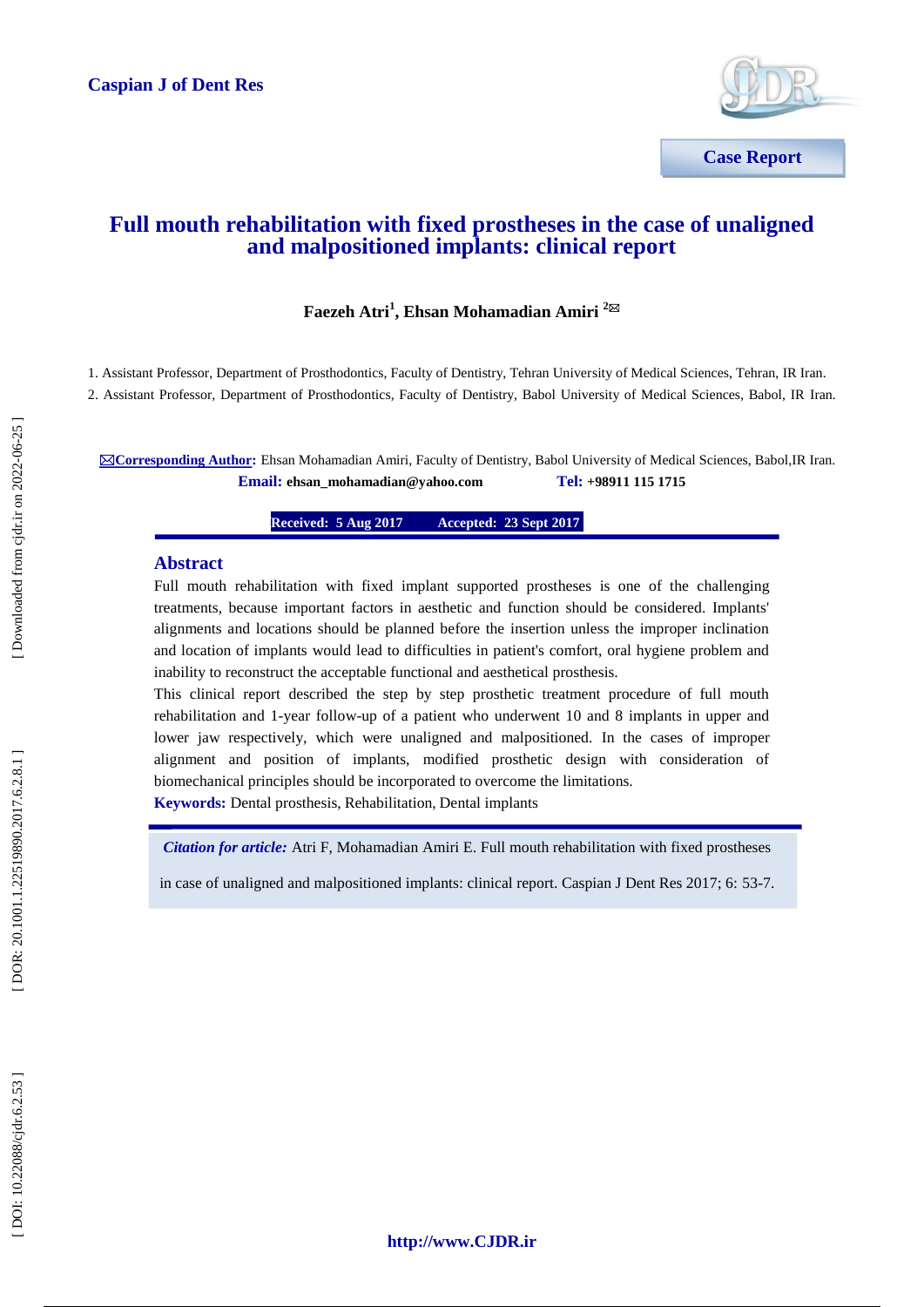

# **بازسازی کامل دهان با پروتس ثابت دربیماری با ایمپلنت های با زوایا و موقعیت های نا مناسب: گسارش بالینی**

**فائسه عطری، احسان محمدیان امیری\***

# **چکیده**

بازسازی کامل دهان با پروتزهای ثابت متکی بر ایمپلنت یکی از درمان های چالش برانگیز است، زیرا که فاکتورهای مهمی در زمینه زیبایی و فانکشن باید در نظر گرفته شود. موقعیت و زوایای ایمپلنت ها باید از قبل از جراحی طرح ریزی شود، در غیر این صورت محل و تمایل های نامناسب موجب بروز مشکلاتی در راحتی بیمار، دشواری رعایت بهداشت و سختی در ساخت پروتز با زیبایی و فانکشن مناسب می شود.

در این گزارش کلینیکی مراحل گام به گام بازسازی پروتزی کامل و یک سال فالو اپ بیماری با ۱۰ ایمپلنت در فک بالا و ۸ ایمپلنت در فک پایین با موقعیت و زوایای نامناسب توضیح داده می شود. در شرایط نامناسب بودن محل و تمایل های ایمپلنت، تغییراتی در مراحل درمان پروتزی با توجه به اصول بیومکانیک لازم است که بتواند محدودیت ها را برطرف کند. <mark>واژ *گ*ان کلیدی:</mark> پروتز دندان، بازسازی، ایمپلنت های دندانی

**Introduction**<br> **C**omplete edentulism has some complications like poor aesthetics, difficulty in chewing and functional problems. Some patients do not accept the conventional treatment of complete denture and severe resorption of alveolar bone reduces the success and; therefore, recently the gold standard for treatment of edentulism has become implant-supported overdenture. [1] Fixed implant -supported rehabilitation is an ideal treatment option with high success rate.  $[2]$  For lower postoperative complication and higher satisfaction of the patient and clinician, the treatment steps should be planned exactly and the implants should be placed according to this plan.  $[3]$  Improper inclination and location of implants would lead to difficulties in fabrication of an ideal prosthesis, patient's comfort, oral hygiene, mechanical and aesthetic problems.

The aim of this paper was to report the treatment steps of a full -mouth implant supported fixed prostheses of a fully edentulous patient who underwent surgical insertion of 10 and 8 implants in upper and lower jaws, respectively with improper inclination and location.

### **Case report**

A 63 -year -old Iranian women was referred to the Prosthodontics Department in order to rehabilitate the fully edentulous maxilla and mandible with implantsupported fixed prosthesis. Her medical history was

clear and she had missed all her teeth because of car accident and caries. She received 18 implants (XiVE® Screw Implant) in upper and lower jaws after extensive bilateral alveolar nerve reposition and sinus lift. After healing period of 9 months, ossteointegration was checked using percussion and reverse torque tests. [4] In primary examination, the location of mandibular implants was so buccally, and the location of maxillary implants was palatally with divergent angles. The worse location of implant was maxillary canine, which was inserted in labial vestibule (Fig 1) . The final impression was taken with pick up impression copings in splinted fixture -level method by using polyvinyl siloxane impression material.  $[5]$  Studies have shown that the splinted open tray impression technique is more accurate for completely edentulous patients. [6] In this case, divergent implants angulations resulted in tray removal difficulty and so, the accuracy of impression should be verified before any further step. After pouring the master casts, impression verification jig was fabricated and tried in the mouth. Jaw relations were recorded. After mounting, tooth set up was checked for esthetics, labial support, vertical dimension and centric relations and silicon index was made to gain the same contour for final prosthesis.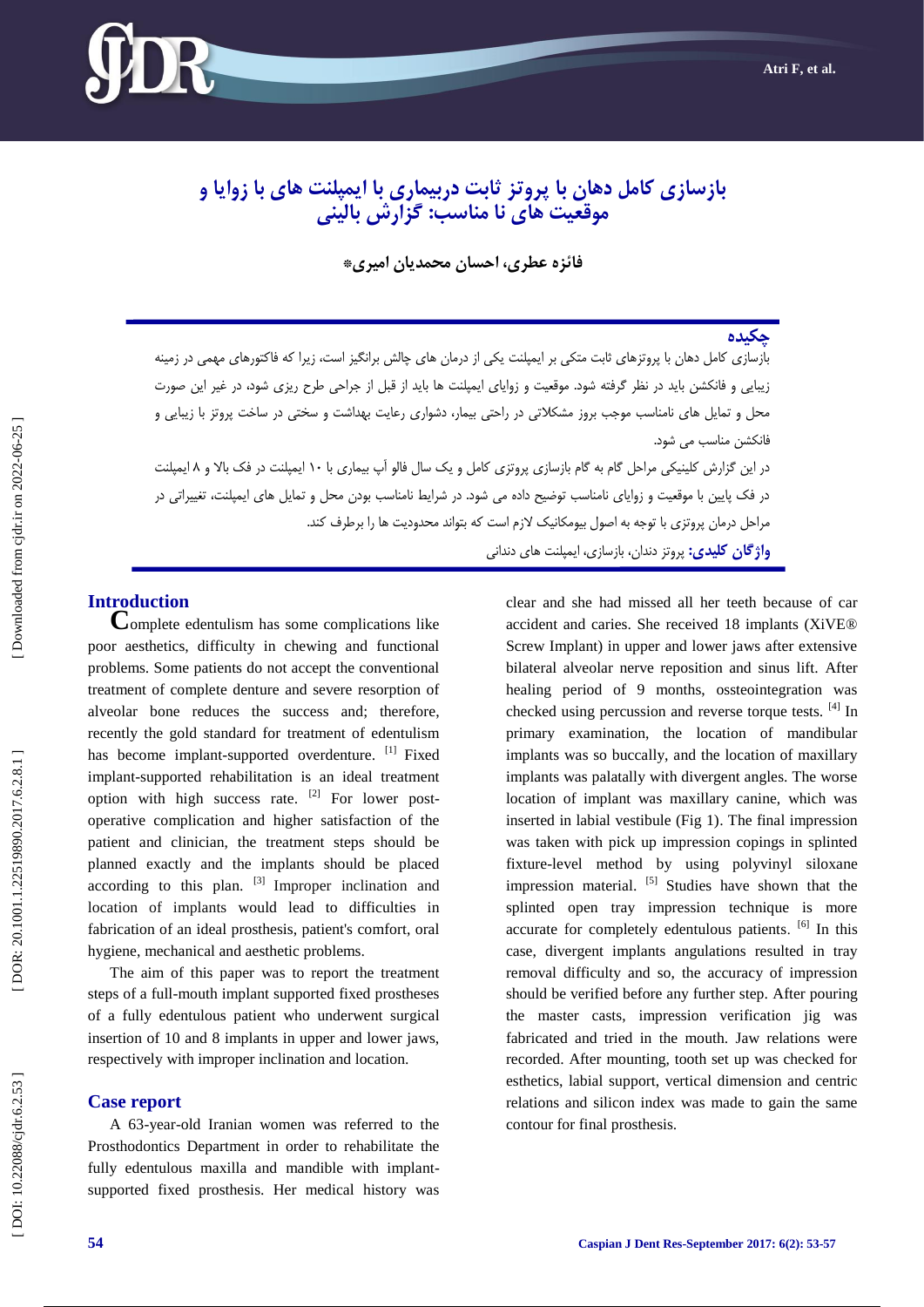



 **Fig1. Pre -prosthetic examination: a) maxillary view b) mandibular view c) radiographic view** 

Abutments were selected after evaluating the vertical and horizontal space. The available inter arch space was relatively high and FP3 prosthesis was indicated. [7]

Degree of abutment angulation was selected in accordance with the esthetic requirements and the path

of insertion of the cement -retaining prosthesis based on set up index. All the abutments were chosen from Implant Company except maxillary right canine implant and because of its high angulation, the UCLA castable type was used to correct the implant angulation and inclination.  $[8]$  (Fig 2)



 **Fig 2. Selected abutments on the articulator (notice right maxillary canine** *)*

Then, the prosthesis was designed in three section in lower jaw according to Misch treatment option 5 to avoid mandibular deflection effect.  $[7]$  The maxillary prosthesis was designed in four sections owing to fixtures angulations and disability of making one single

path of insertions for whole prosthesis. Resin pattern of implant frameworks was fabricated according to index and tried intraorally for checking of impression accuracy and framework design. (Fig 3)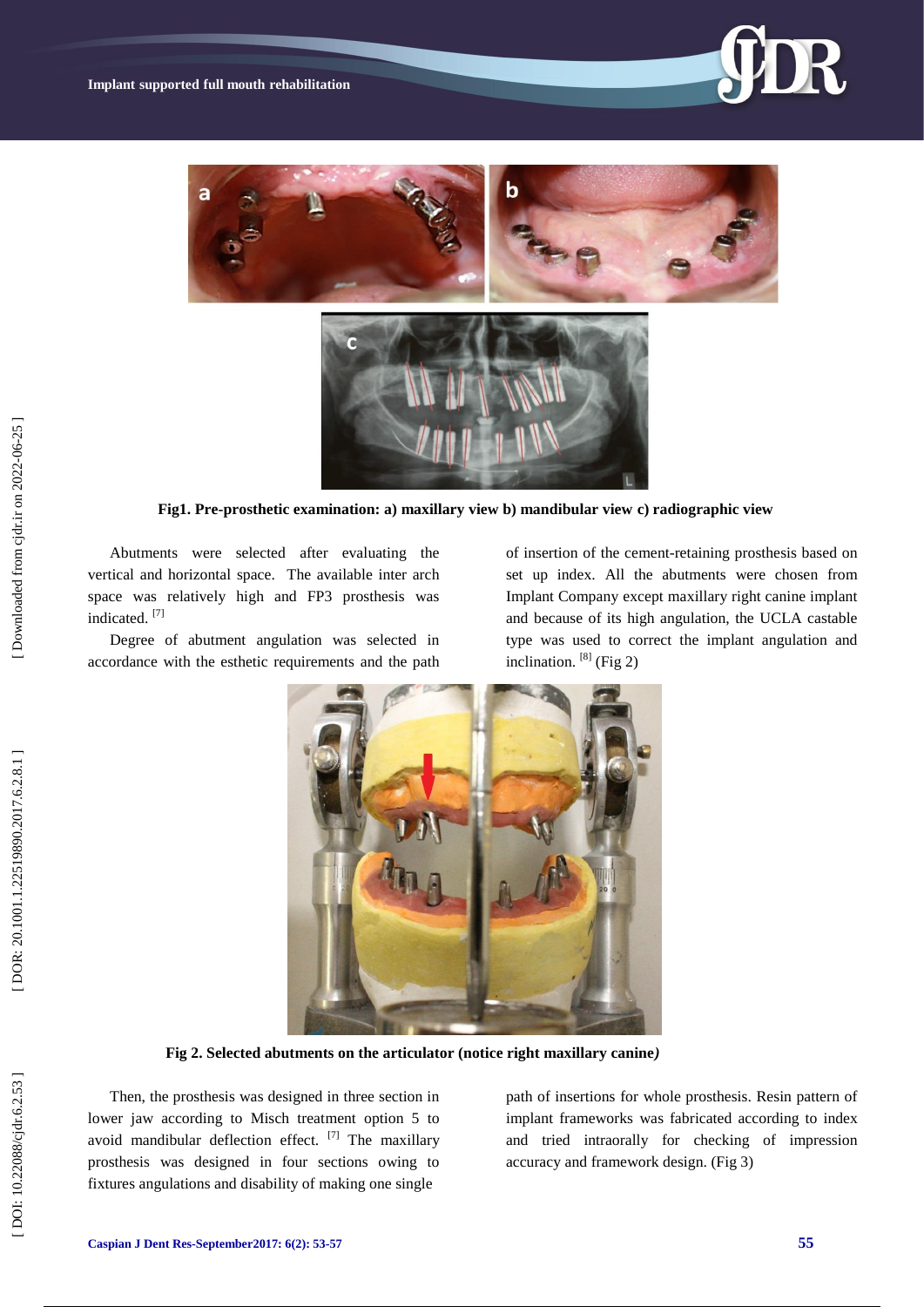



#### **Fig 3. Intraoral view of resin framework try -in: a) maxillary view b) mandibular view**

Then, cobalt chromium frameworks were fabricated by conventional lost wax method. Frame trial was carried out in patient's mouth for passive fitness and the marginal accuracy was checked using parallel radiography. In the porcelain try -in stage, the occlusion of the prosthesis was adjusted to achieve the

simultaneous centric relation contacts and canineprotected occlusion.  $^{[7]}$  After tightening the screws with the recommended torque, the prosthesis was delivered with temporary cement. Baseline radiography was captured as document for future follow up and comparison. (Fig 4) The patient was followed at 1, 6 and 12 months post -delivery.



 **Fig 4. Post treatment documents: a) maxillary view b) mandibular view c) radiographic view** 

# **Discussion**

In case of full mouth rehabilitation with implant supported fixed prosthesis, the exact planning of the treatment steps and designing of the final prosthesis are mandatory. The concept of prosthesis -directed implant supported restoration with ideal implant location would optimize the prosthetic procedure and outcome. <sup>[9]</sup> Surgical guide is strongly recommended. In the present case, this important step was missed, which led to an inappropriate insertion of implants out of the neutral zone, difficulty in paralleling of abutments and nonaxial loading of fixtures. Malpositioned implants are associated with mechanical and esthetic problems.

Mechanical problems due to unfavorable position of restorations, increase probability of component fracture, screw loosening and implant pillar failure. Esthetic problems include soft and hard tissue volume insufficiency and improper restoration contour. [10]

Malpositioned implants are considered as failure with incidence rate of more than 10%. <sup>[11]</sup> Positional failures are associated with difficulty in prosthetic treatment and abutment selection. In severe cases, the relocation of the malpositioned fixture by segmental osteotomies or surgical removal of fixture, grafting and a second implant placement is recommended. In single implant beside natural teeth, re -submerging of